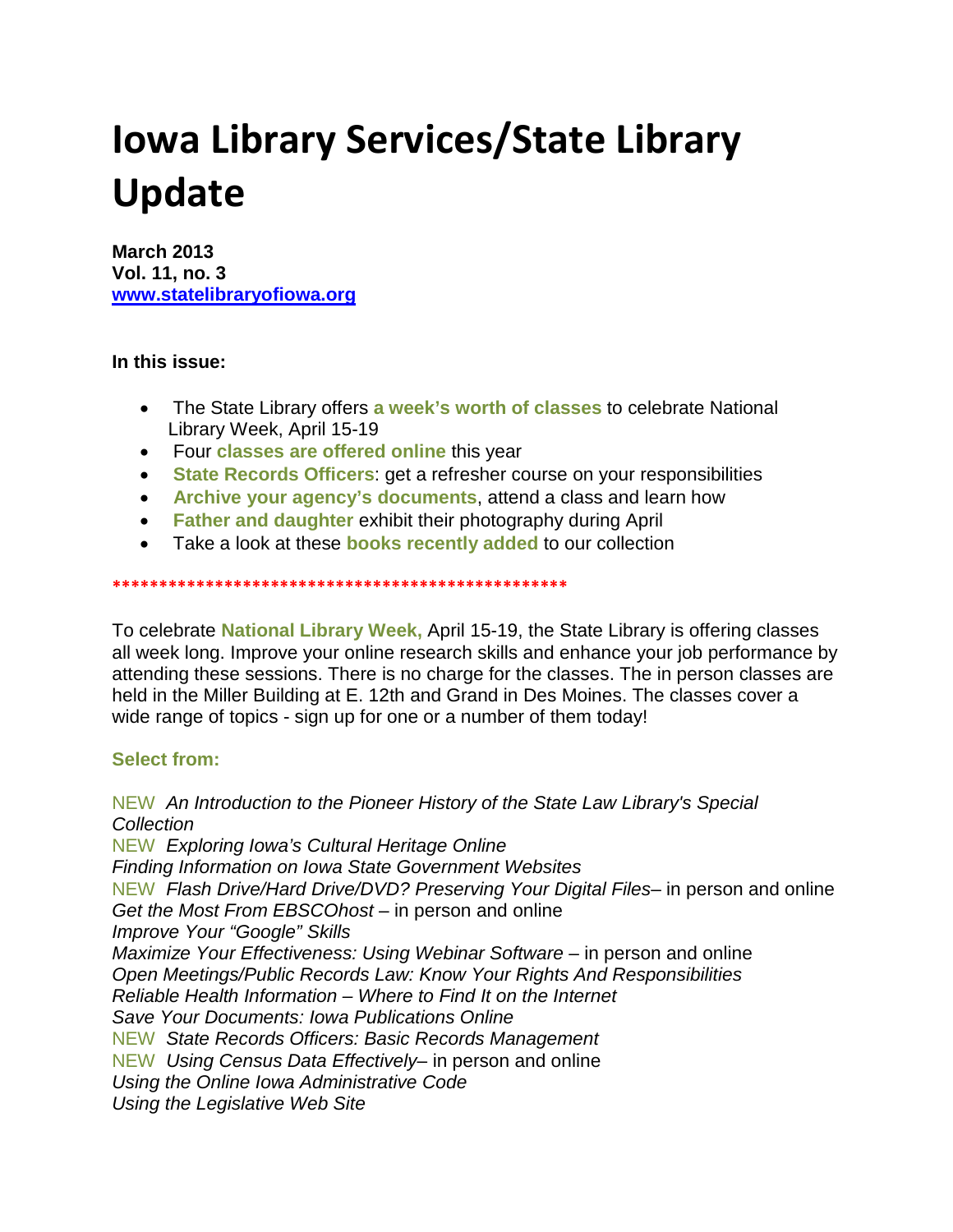For class descriptions and to register for classes go to www.statelibraryofiowa.org/services/nlwcl2013/nlw2013.

#### 

Four of our classes will be offered online this year:

\*Learn best practices for saving your digital files by attending Flash Drive/Hard Drive/DVD? Preserving Your Digital Files.

\*In Maximize Your Effectiveness: Using Webinar Software you can join a discussion about the **best uses for webinar software** and some features to look for when shopping around for products.

\*Find out how to use data from the U.S Census Bureau effectively whether it is for writing a grant or doing a community analysis by taking Using Census Data Effectively.

\*Improve your research skills by finding out about EBSCOhost in the class Get the Most From EBSCOhost. This collection of databases covers a wide range of topics needed for on-the-job decision making. EBSCOhost is a state-funded information resource. Access it from your computer through our website at www.statelibraryofiowa.org. Click on Log in to Online Resources. To log in you will need a State Library card number. If you don't have one you can register online at www.statelibraryofiowa.org/services/state-library-card.

If you are a **State Records Officer** and would like to have a refresher course on your duties, sign up for State Records Officers: Basic Records Management. The session content will include basic records management definitions, concepts and tools for the appropriate management of state agency records.

Although the course will be presented in the context of state executive branch requirements, the standard records management principles to be discussed are also valid for use by any organization.

بالمقاطع والمقاطع والمقاطع والمقاطع والمتحل والمتعاط والمتعاط والمتحادث والمتحادث والمقاطع والمتحادث والمتحادث والمتحادث

In the class Save Your Documents: Iowa Publications Online (IPO) state employees who are responsible for publishing digital state documents will find out about IPO http://publications.jowa.gov/, a permanent digital depository for state publications. Free up space on your website, preserve your publications, and follow state law by learning how to deposit your documents to IPO.

Ensure that your agency's valuable **documents are permanently archived!**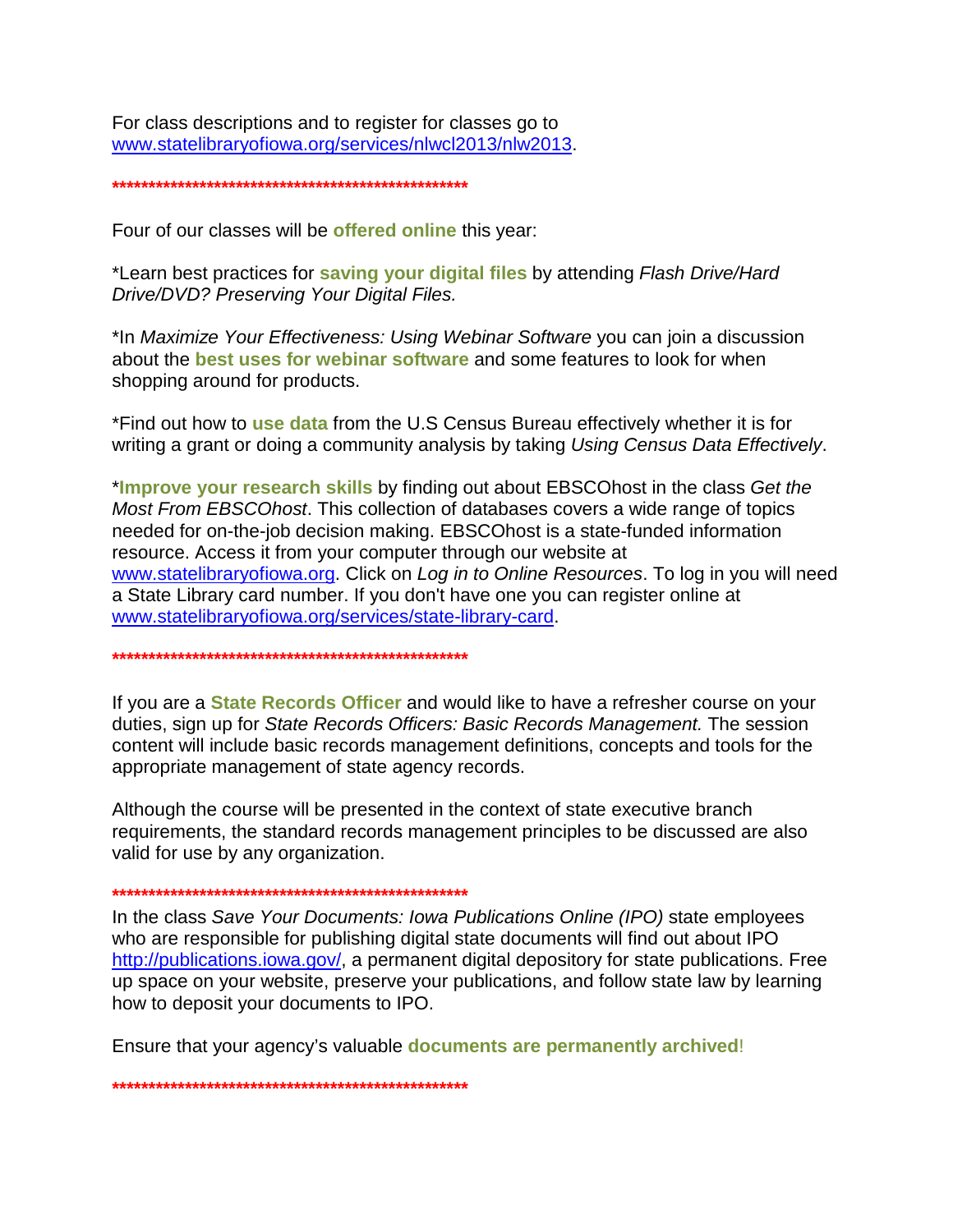Megan Kilgore first became interested in photography at the age of thirteen. From the first time she picked up a camera, she quickly demonstrated a sharp eye for the details of everyday life which are often overlooked, and a skill for photographing them from a unique perspective. Her work has been shown at the Iowa State Fair, and several of her photos have been used for greeting cards.

Her father, Cody Kilgore, is a freelance writer and photojournalist who specializes in capturing moments of emotional intensity within interesting political events. When he is not covering various happenings around the Midwest, he tries to find time to photograph street life and night scenes in and around the Des Moines area.

Their work of varied styles is being shown together for the first time at the State Library of Iowa during the month of April. For examples of their work go to www.statelibraryofiowa.org/services/news-publications/art-exhibits/kilgore.

The Main Library is located in the Miller Building at the corner of E. 12th St. and Grand Ave. The building is open from 8 to 4:30, Monday through Friday. For more information call 515-281-4102 or 800-248-4483, or email is @lib.state.ia.us.

The State Library collects materials to support state employees' work and to record lowa's history and culture. For a list of recently added books go to http://library.booksite.com/7168/nl/?list=CNL15.

These books can be checked out from the State Library. Any lowan can register for a State Library card. Go to www.statelibraryofiowa.org/ and click on Get a State Library Card in the left side-bar. State employees can request that books be sent directly to their offices by clicking on the Request Item button alongside the title of the book in the online catalog.

### 

## Other services that the State Library offers its customers:

• Think "all information is free online"? Think again! Did you ever try to get an article from the Des Moines Register that is more than a week old? Many newspaper and journal articles, research papers, and other publications are only available for a fee. The State Library offers its customers access to thousands of full-text articles and publications through its online subscription databases. Visit www.statelibraryofiowa.org/services/resources/index to see the resources available to you. Sources include access to the Des Moines Register and thousands of journal titles as well as the Sanborn Digital Map collection for Iowa.